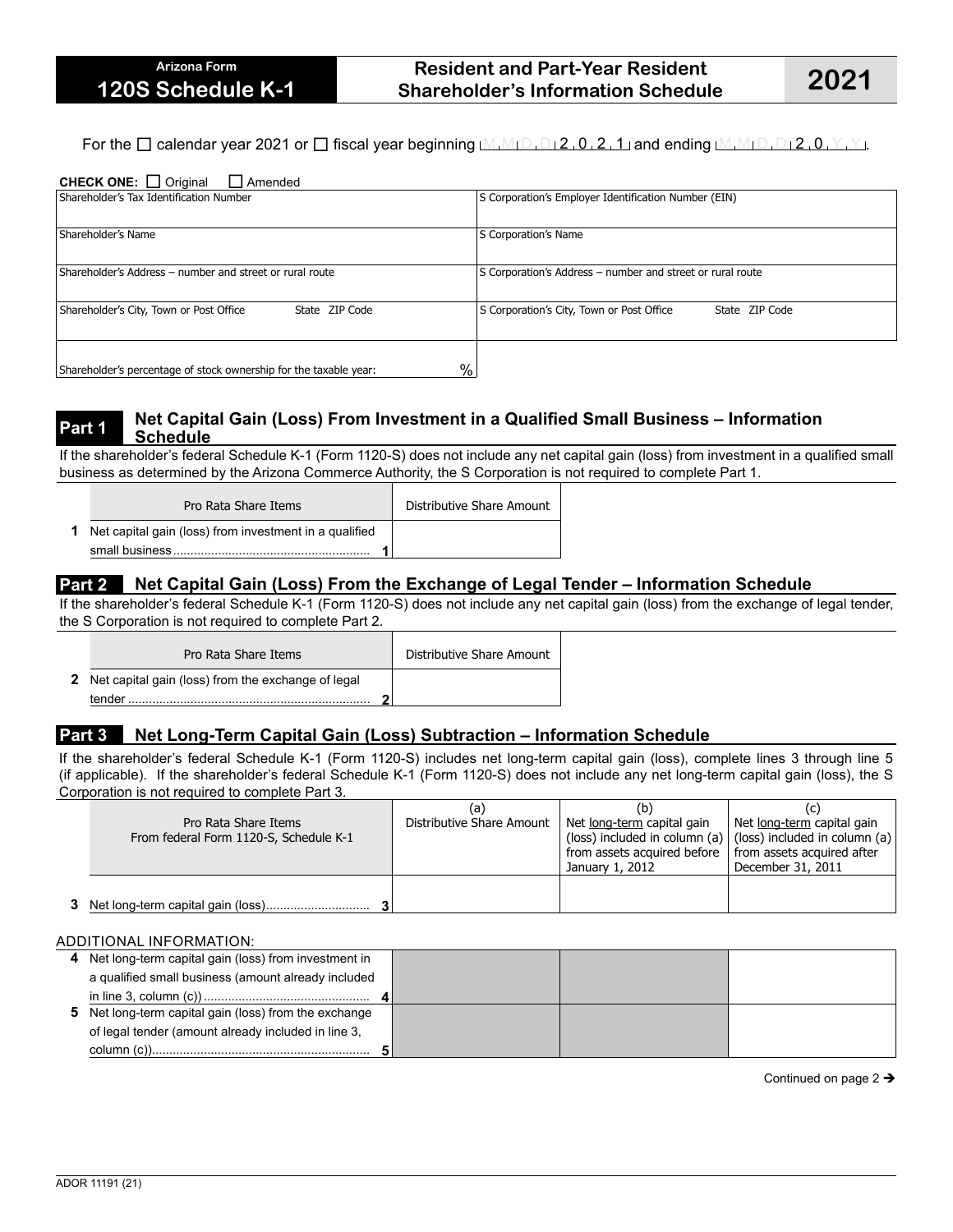# **Part 4 Marijuana Establishments Only - Information Schedule**

|                                                                                                                        |  | 00 <sup>1</sup> |
|------------------------------------------------------------------------------------------------------------------------|--|-----------------|
| Multiply the amount on line 6 by the shareholder's ownership percentage shown on page 1. Enter the result. This is the |  |                 |
|                                                                                                                        |  | 00              |

┑

#### **SHAREHOLDER:**

The amount reported on line 7 is your share of the S Corporation's disallowed federal expenses.

Enter this amount on your Arizona income tax return.

• If you *did not make the Small Business Income election* and are filing Arizona Form 140, enter this amount on page 6, line P.

• If you *did not make the Small Business Income election* and are filing Arizona Form 140PY, enter this amount on page 6, line U.

• If you *made the Small Business Income election* and are filing Arizona Form 140-SBI, enter this amount on line 46.

• If you *made the Small Business Income election* and are filing Arizona Form 140PY-SBI, enter this amount on line 43.

**Print**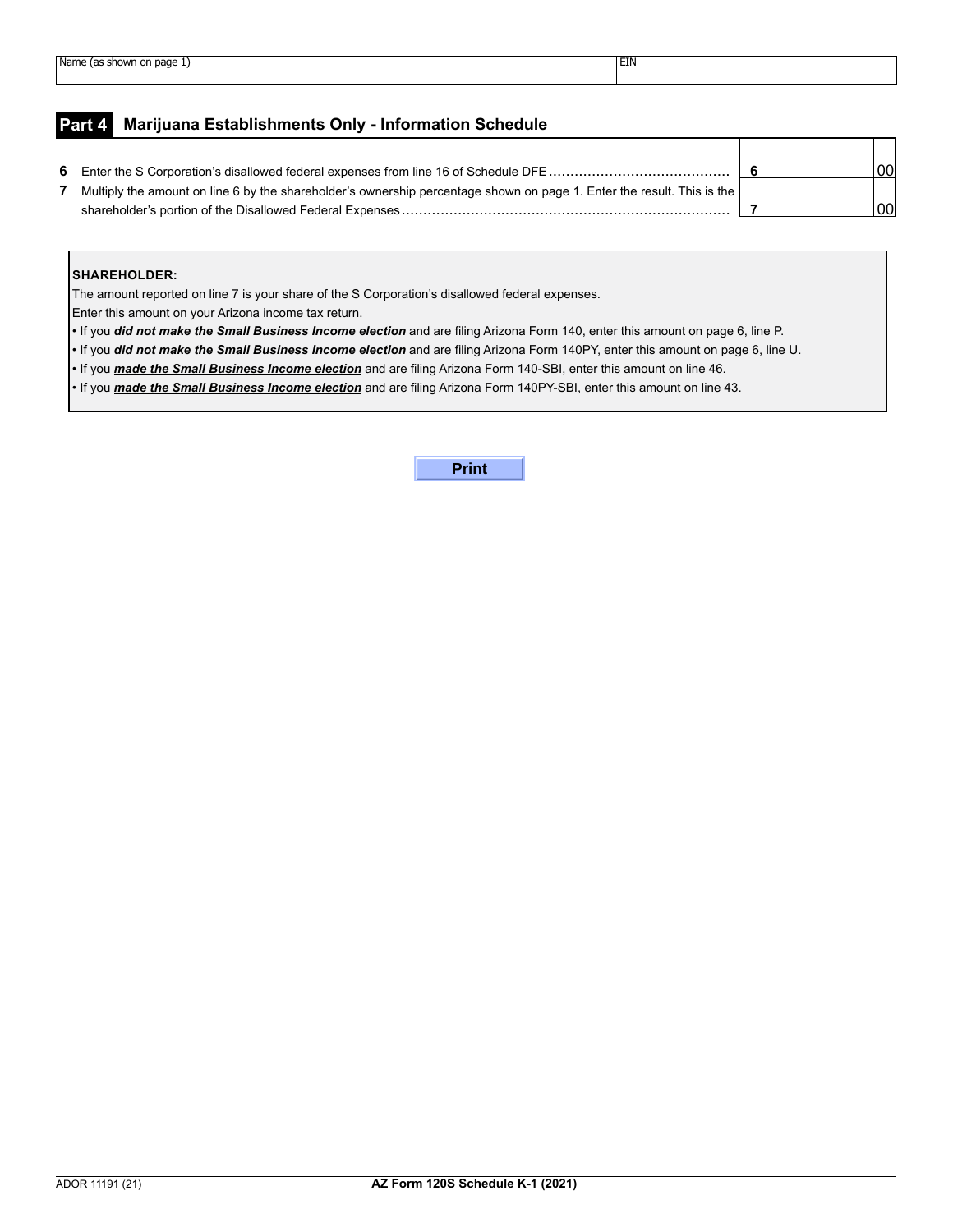# **Instructions for Resident and Part-Year Resident Shareholders**

# **Part 1 - Net Capital Gain (Loss) From Investment in a Qualified Small Business – Information Schedule**

Arizona allows individuals, estates, and trusts a subtraction from Arizona gross income for any net capital gain derived from investment in a qualified small business if:

- The gain is included in:
	- o The individual's federal adjusted gross income, or
	- o The estate or trust's federal taxable income, and
- The business in which the S Corporation invested is determined to be a qualified small business by the Arizona Commerce Authority.

A shareholder that is a pass-through entity (estate or trust) will need this information to:

- Calculate its subtraction, or,
- Complete Arizona Form 141AZ Schedule K-1, or Arizona Form 141AZ Schedule K-1(NR), for each beneficiary.

#### **Line 1**

Line 1 is your share of net capital gain (loss) from investment in a qualified small business. See the instructions for Form(s) 140, 140PY, or 141AZ to determine if you qualify to take this subtraction.

# **Part 2 - Net Capital Gain (Loss) From the Exchange of Legal Tender – Information Schedule**

For taxable years beginning from and after December 31, 2017, Arizona allows the exclusion from gross income the amount of net capital gain (loss) derived from the exchange of one kind of legal tender for another kind of legal tender.

- (a) "Legal tender" means a medium of exchange, including specie, that is authorized by the United States Constitution or Congress for the payment of debts, public charges, taxes and dues.
- (b) "Specie" means coins having precious metal content.

## **Line 2**

Line 2 is your share of the net capital gain (loss) from the exchange of one kind of legal tender for another kind of legal tender. See the instructions for Form(s) 140, 140PY, or 141AZ to determine how you treat this amount.

# **Part 3 - Net Long-Term Capital Gain Subtraction – Information Schedule**

Arizona allows individuals, estates, and trusts a subtraction from Arizona gross income for a percentage of any net long-term capital gain if:

- The gain arises from assets acquired after December 31, 2011, and,
- The gain is included in:
	- o The individual's federal adjusted gross income, or
	- o The estate or trust's federal taxable income.

#### In addition:

- Only include net long-term gains if you can verify the asset was acquired after December 31, 2011.
- If you cannot verify the asset was acquired after December 31, 2011, treat it as a capital gain asset acquired before January 1, 2012.
- An asset acquired by gift or inheritance is considered acquired on the date it was acquired by the gift-giver or the deceased.

A shareholder that is a pass-through entity (estate or trust) will need this information to:

- Calculate its subtraction, or,
- Complete Arizona Form 141AZ Schedule K-1, or Schedule K-1(NR) for each beneficiary.

## **Line 3**

Line 3, column (c), is your share of net long-term capital gain (loss) from assets acquired after December 31, 2011.

#### **Line 4**

Line 4, column (c) is your share of the S Corporation's net long-term capital gain from investment in a qualified small business that is included in the amount on line 3, column (c). *The amount on this line cannot be included in your subtraction for any net long-term capital gain from assets acquired after December 31, 2011.*

For more information, see the instructions for Form(s) 140, 140PY, or 141AZ.

## **Line 5**

Line 5, column (c) is your share of the S Corporation's net long-term capital gain (loss) from the exchange of legal tender that is included in the amount on line 3, column (c). *The amount on this line cannot be included in your subtraction for any net long-term capital gain from assets acquired after December 31, 2011.*

## **Worksheet for Long-Term Capital Gain Subtraction for Assets Acquired After December 31, 2011 (Worksheet)**

To determine if you qualify for a net long-term capital gain subtraction on your Arizona income tax return:

- *Full-year resident shareholders*, use the amounts in column (c) of lines 3, 4, and 5, to figure the allowable subtraction on the Worksheet included in the instructions for Arizona Form 140.
- *Part-year resident shareholders*, use the amounts in column (c) of lines 3, 4, and 5, that are included in your Arizona gross income to figure the allowable subtraction on the Worksheet included in the instructions for Arizona Form140PY.
- *Resident estate or trust shareholders,* use the amounts in column (c) of lines 3, 4, and 5, to complete the Worksheet included in the instructions for Arizona Form 141AZ. If the resident estate or trust distributed the gain (loss) to the beneficiaries, the Worksheet will assist the estate or trust in completing the *Net Long-Term Capital Gain Subtraction – Information Schedule*